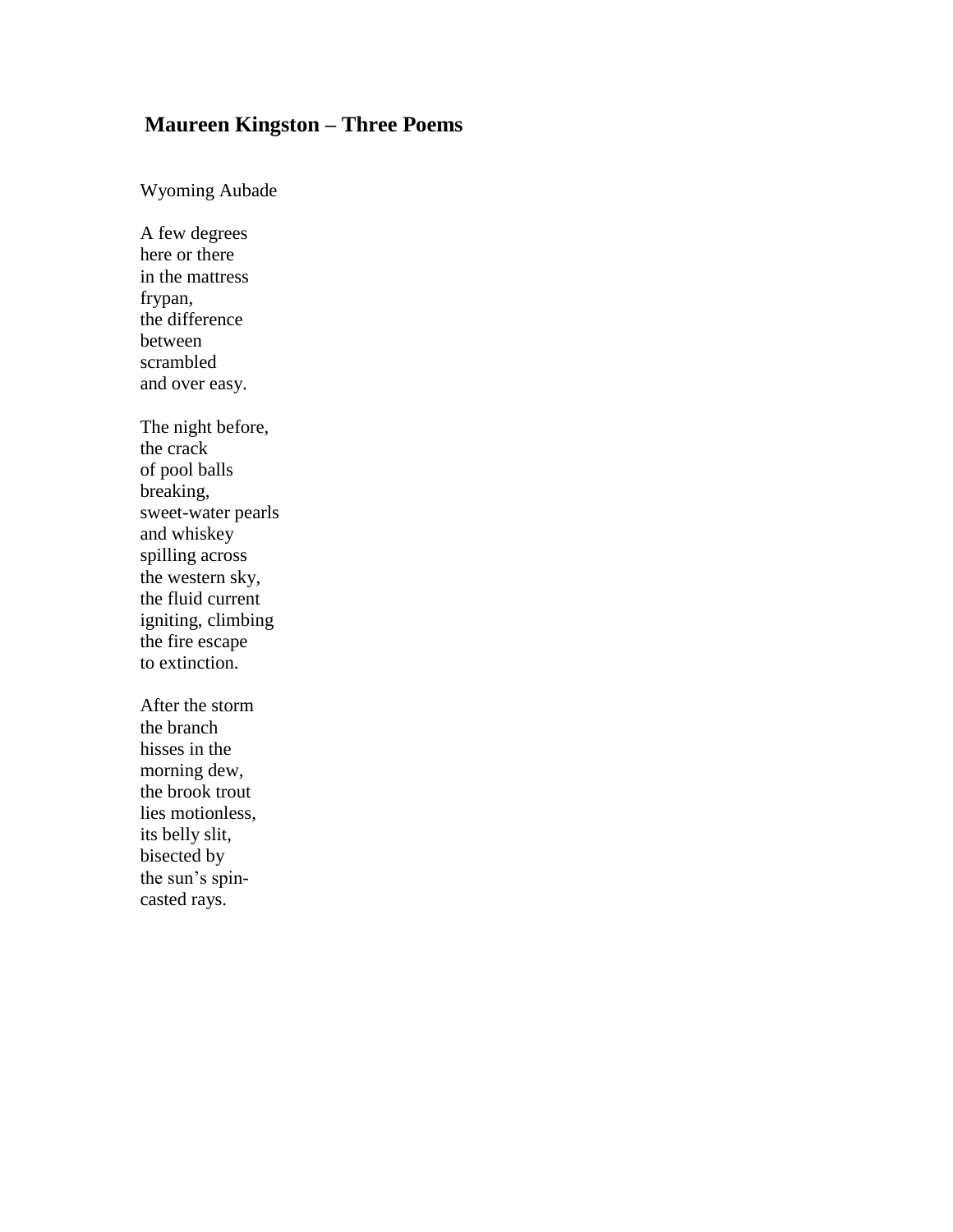## The Willow Chair

A gypsy design she said of its bowed spine

willow twigs gathered from riverbanks

made into plant stands and baskets and chairs

pruning the permaculture she said

concocting new life from limbs that were shed.

Sustainable.

And didn't I want to be responsible?

My stiff neck numb wrist and weak eyes

from staring at a screen all day

was why I was here

looking for something real

wondering if I could actually sleep in the willow's